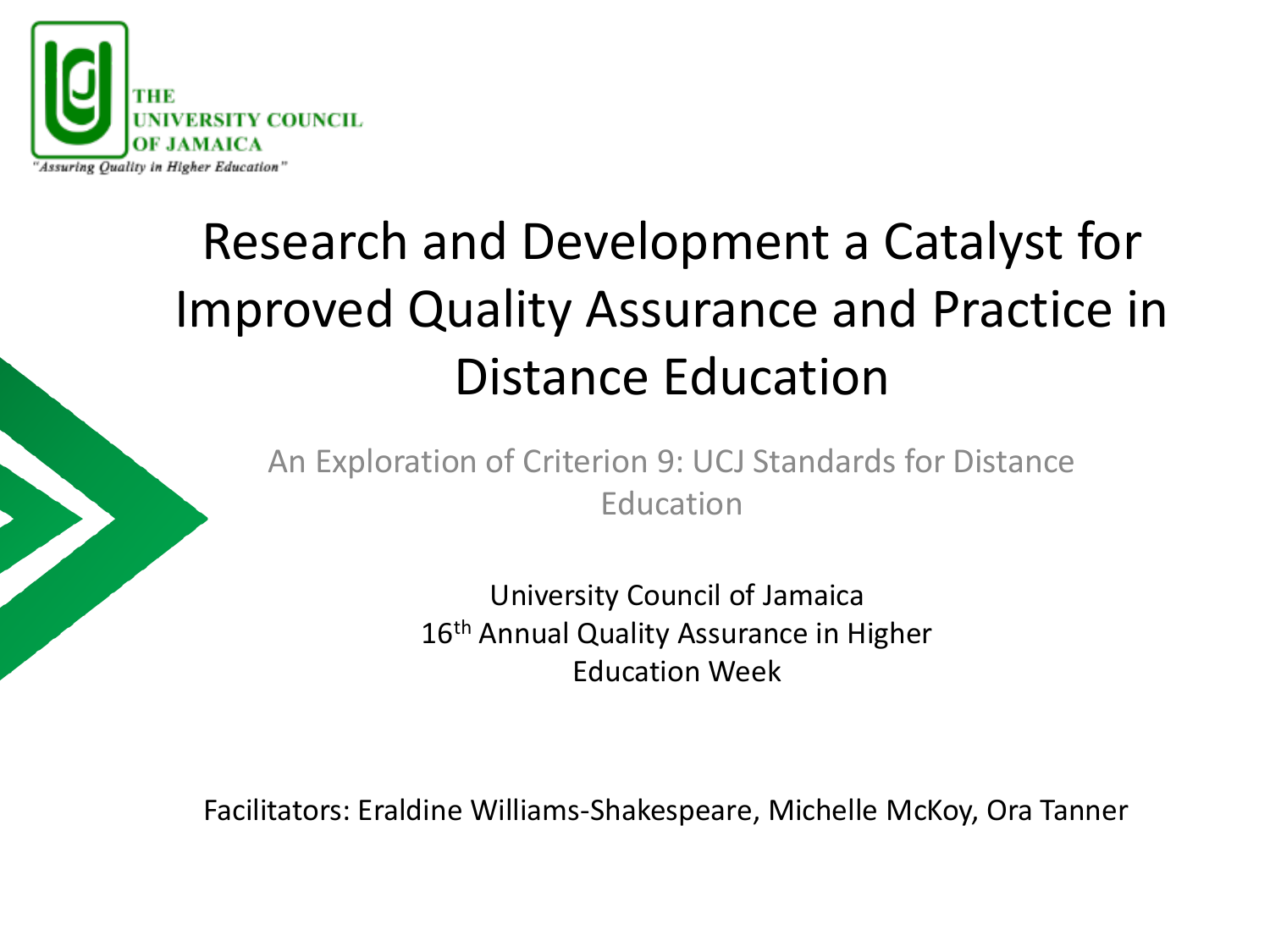

# Session Focus

• We will discuss Criterion 9 and report on priority issues, expectations, and implications for revising the national quality standards on distance education.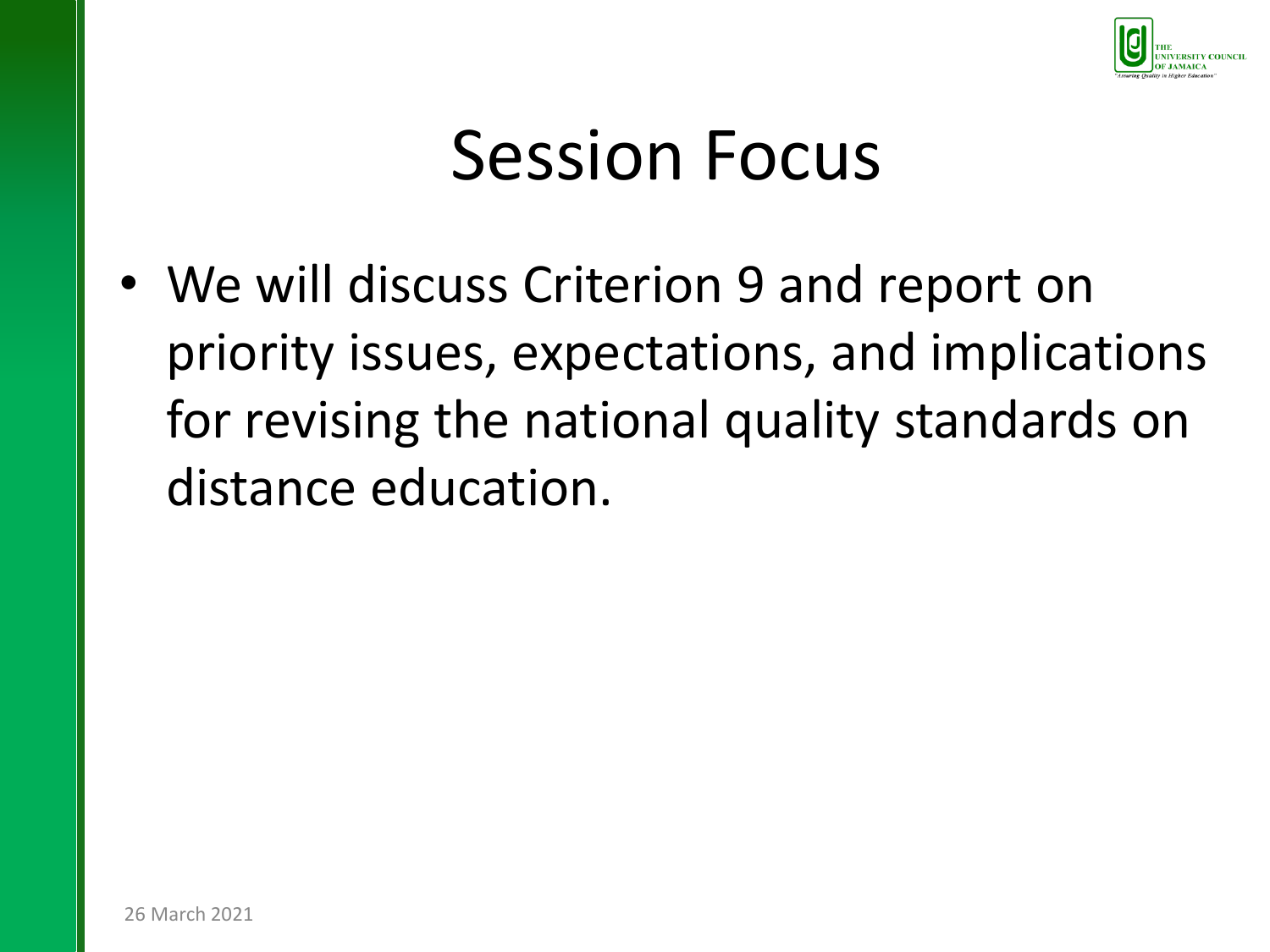

# What do you know about R&D?



<https://forms.gle/wKkWjUdKGiDHeGLZ6>

26 March 2021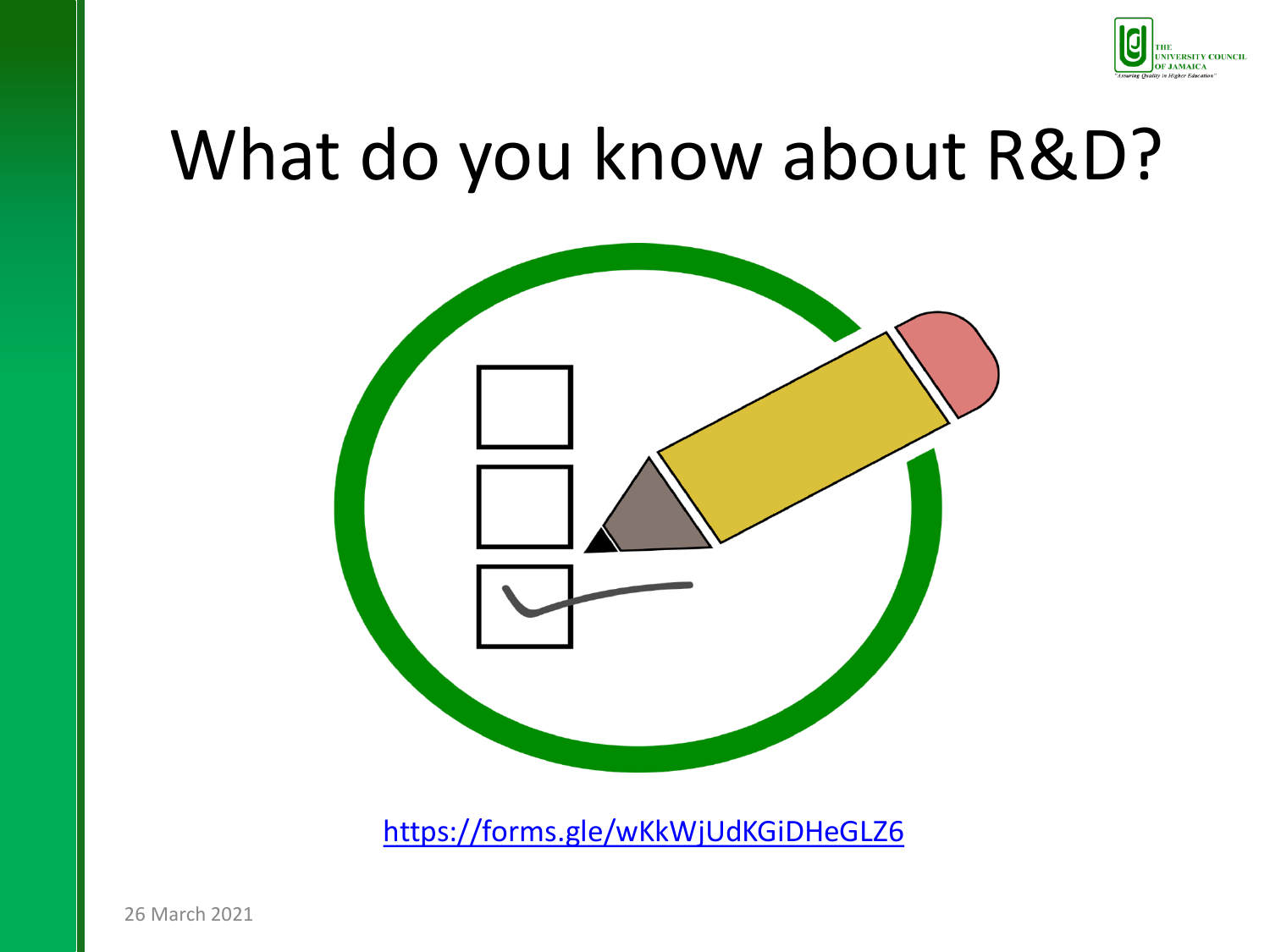

#### Scope

The institution collects data on learners; their needs and learning and achievement, for use in the review of programmes and courses; and the provision of support services.

A well formulated plan guides the management and operations of the institution, with emphasis on satisfying the needs of stakeholders and meeting high standards of quality.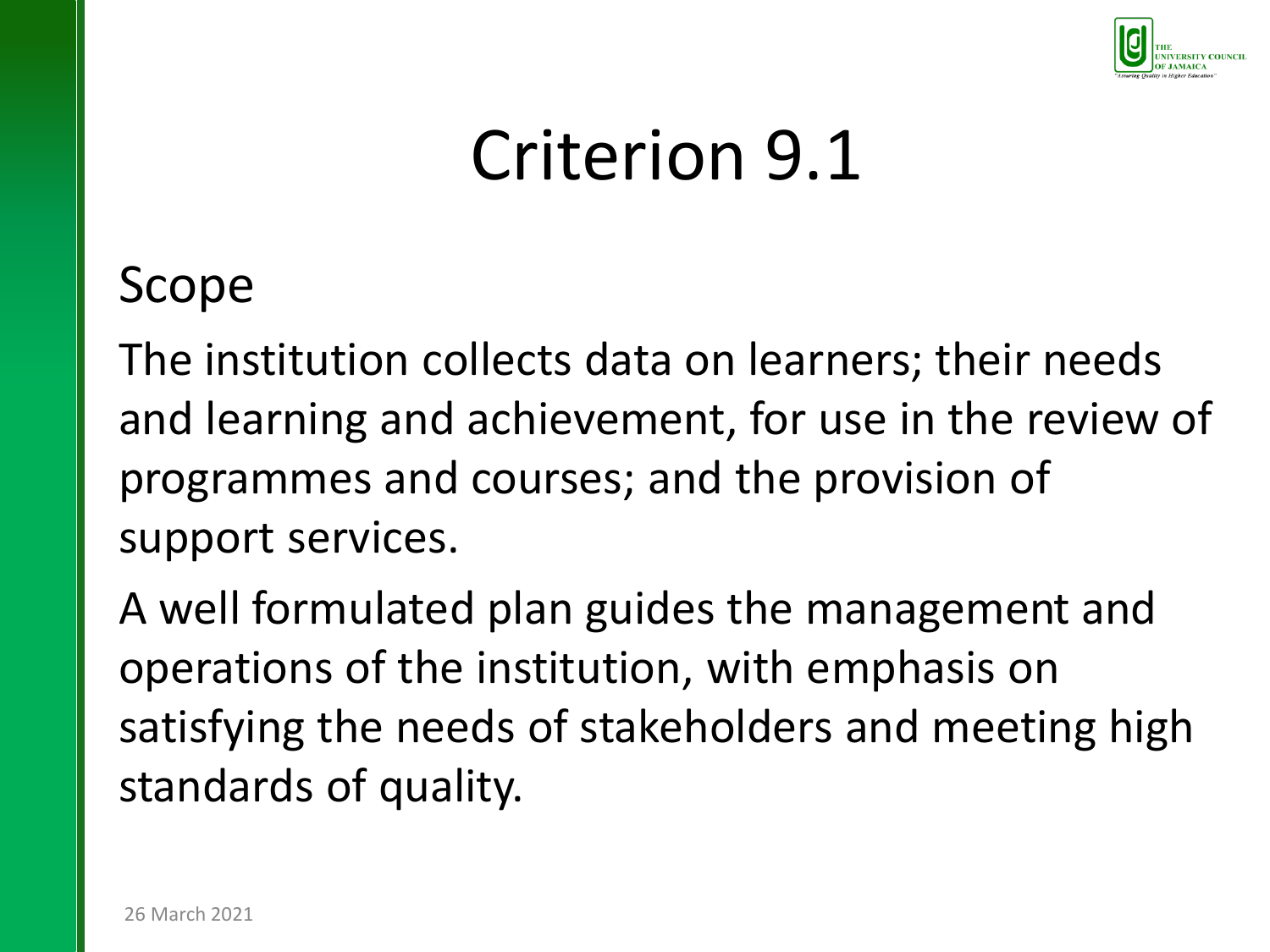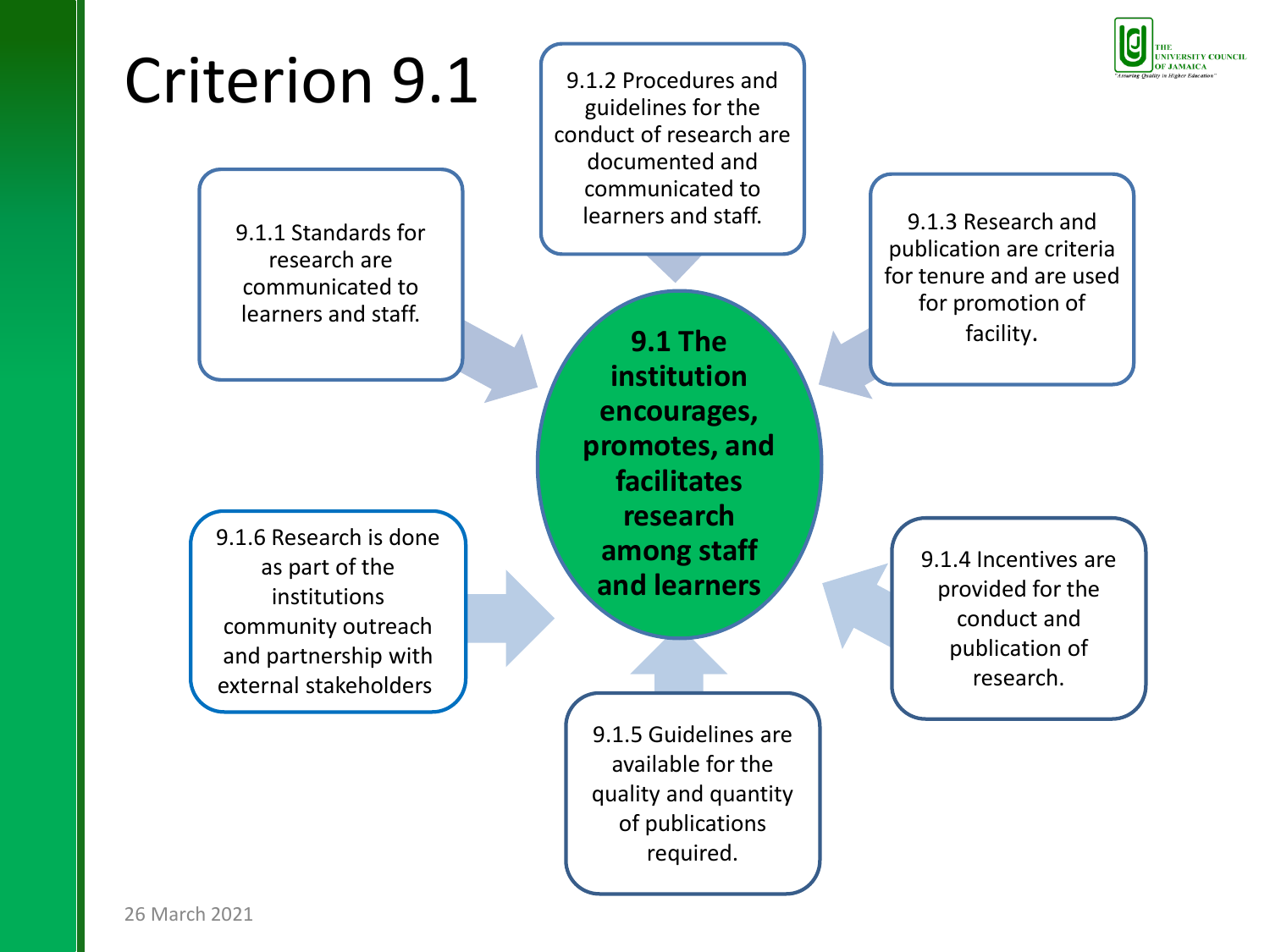

### Criterion 9.1 - Indicators

- Research committee handbook/guidelines for research
- Annual reports of research output (submitted by staff)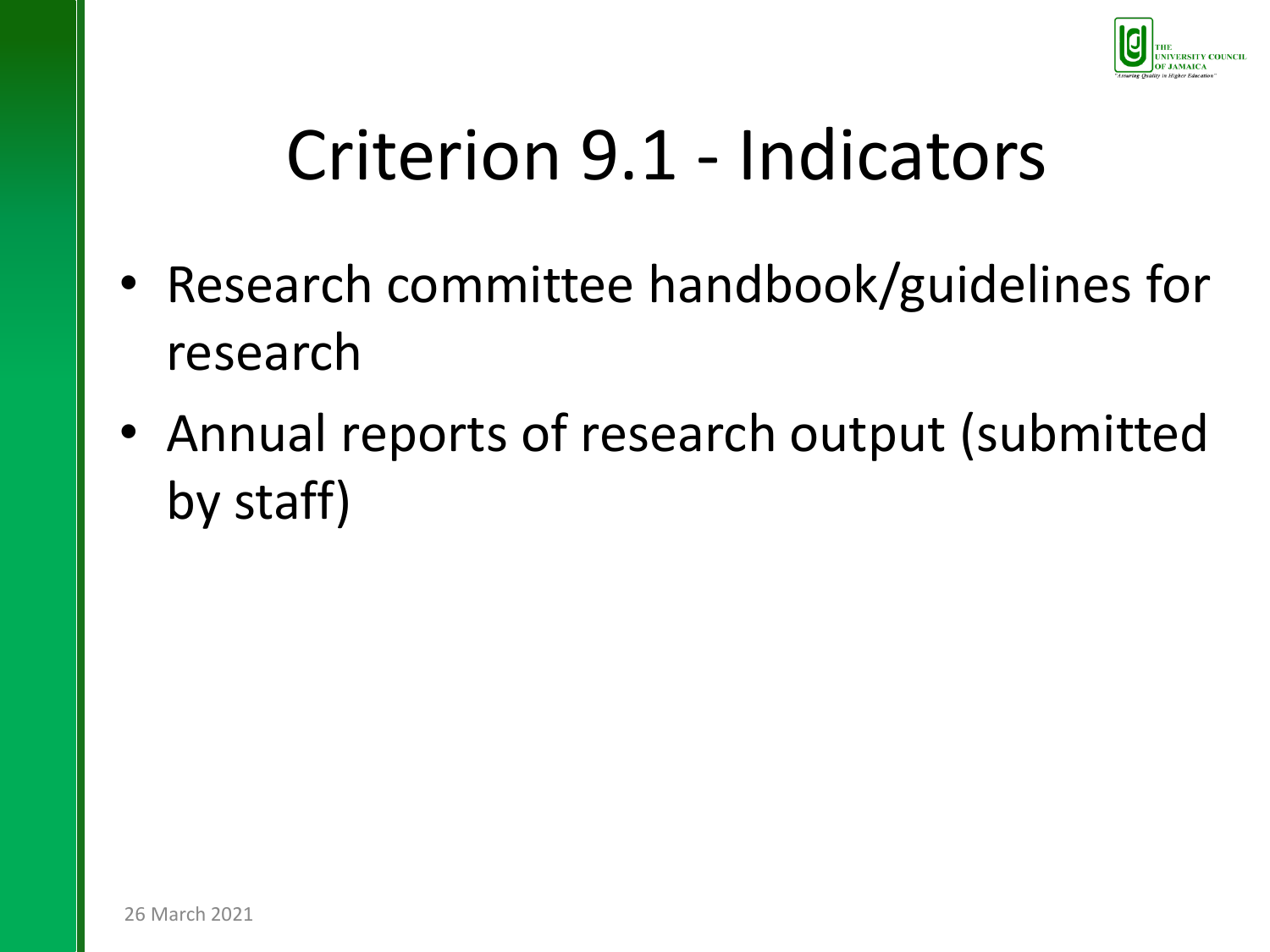

9.2.1 Surveys of employees, public and private sector bodies and other stakeholders are regularly undertaken to inform programme and course development.

9.2.2 Technology Research Committee (or similar entity) provides technical assistance to the administration, faculty, staff and students.

**9.2 The institution uses data from research to make informed decisions about programmes and course development.**

9.2.3 Technology options are carefully researched and the information generated used to make informed decisions about the value of various technologies.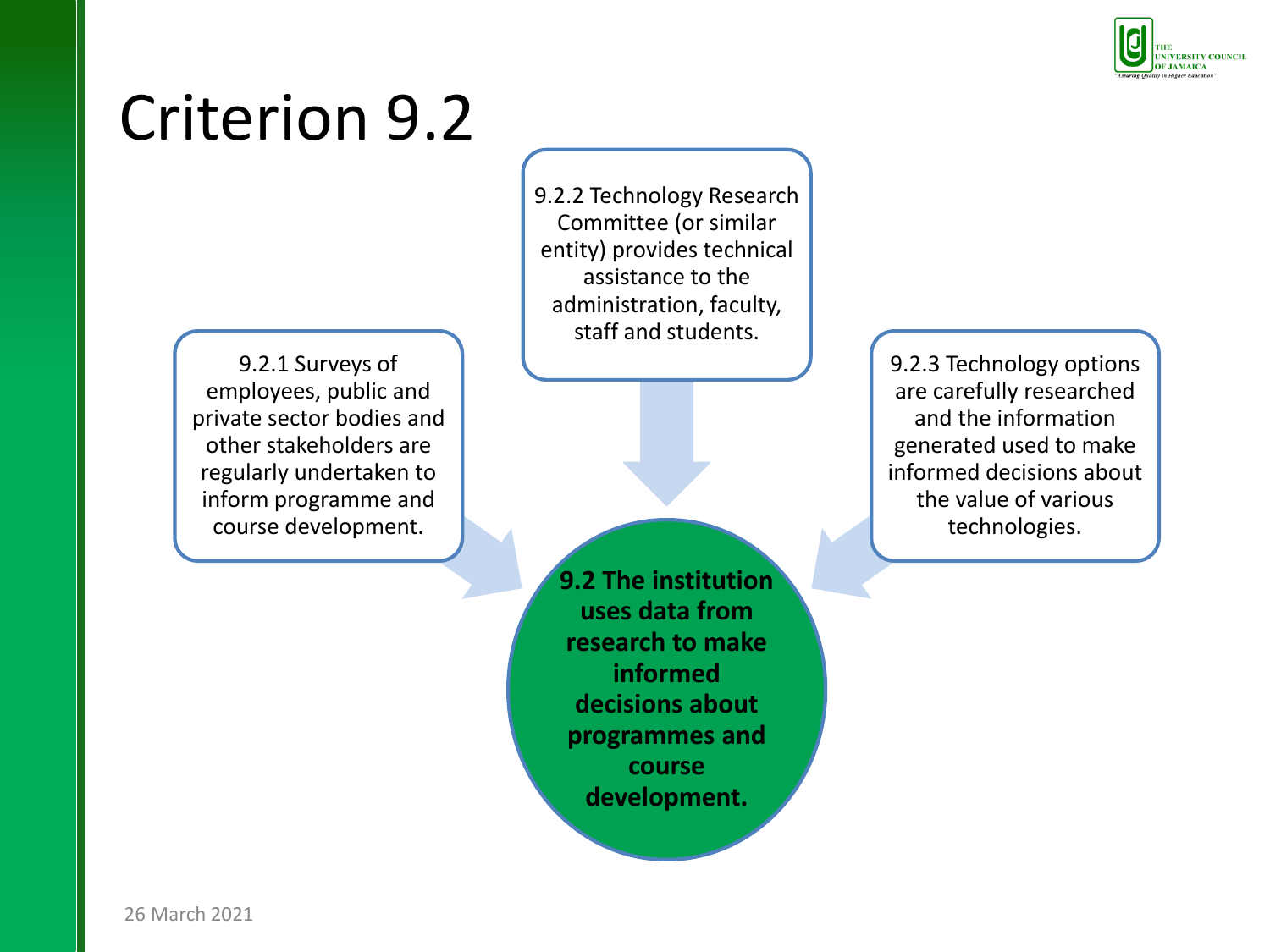

### Criterion 9.2 - Indicators

- Survey reports are available and their use reported in curriculum committee minutes
- Policy statements as well as discussions taken re technology in use, reflect the involvement and recommendations of the technology research committee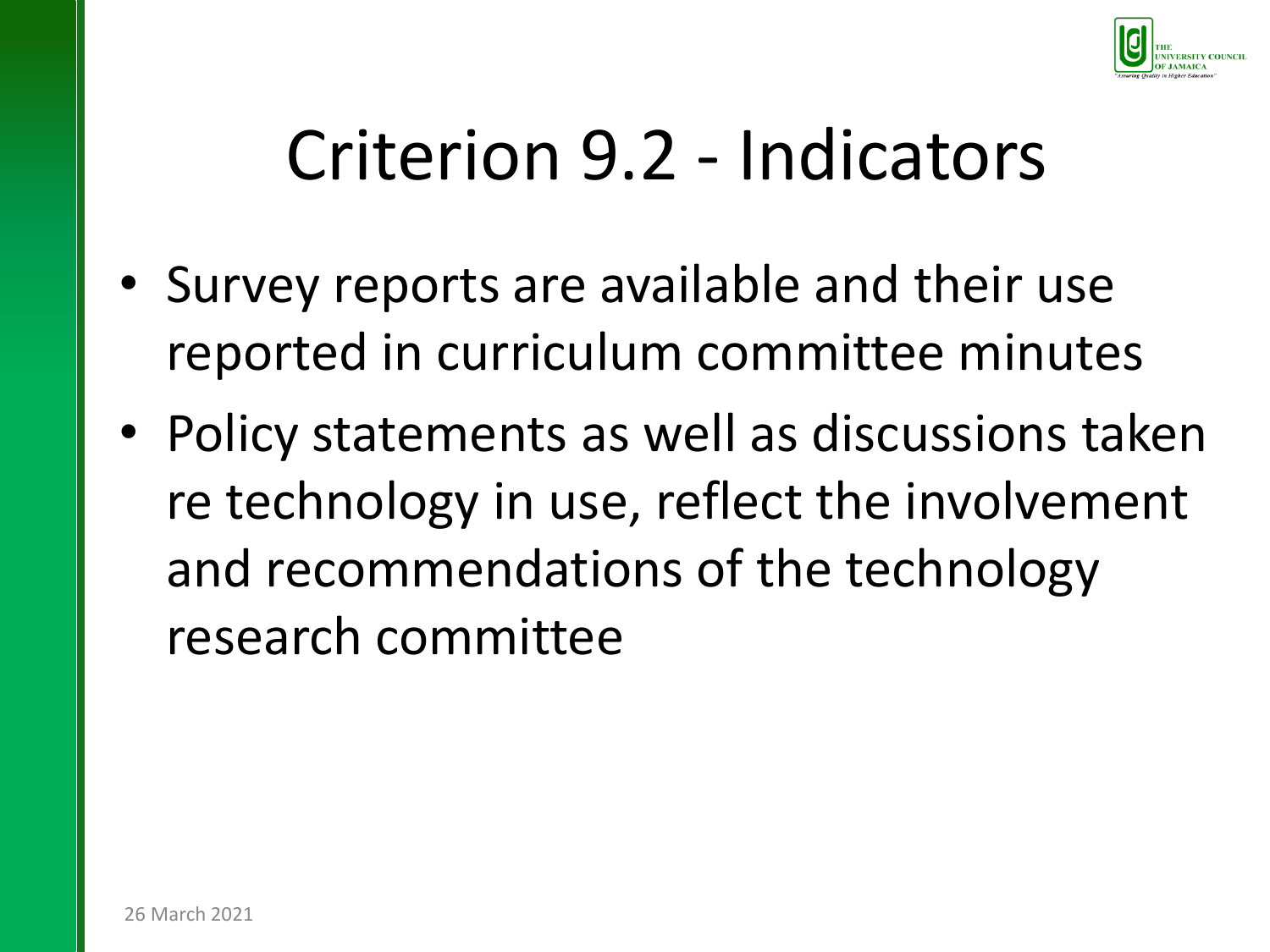

**9.3 The institution has in place procedures for the ethical conduct of research.**

9.3.1 Ethical practices in research relating to plagiarism, copying, intellectual property rights, etc. are documented and communicated.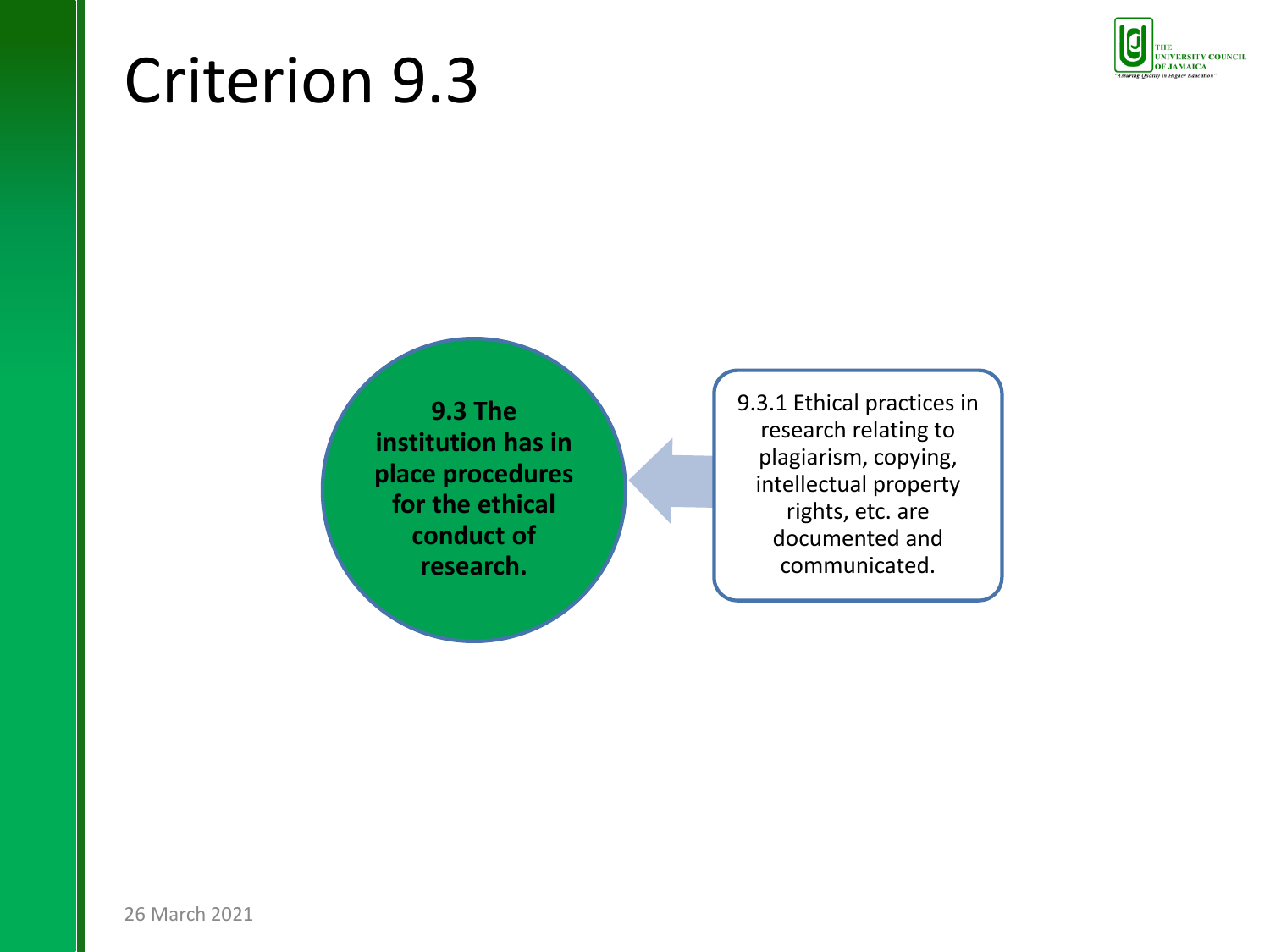

# Criterion 9.3 - Indicator

• Handbook/guidelines for research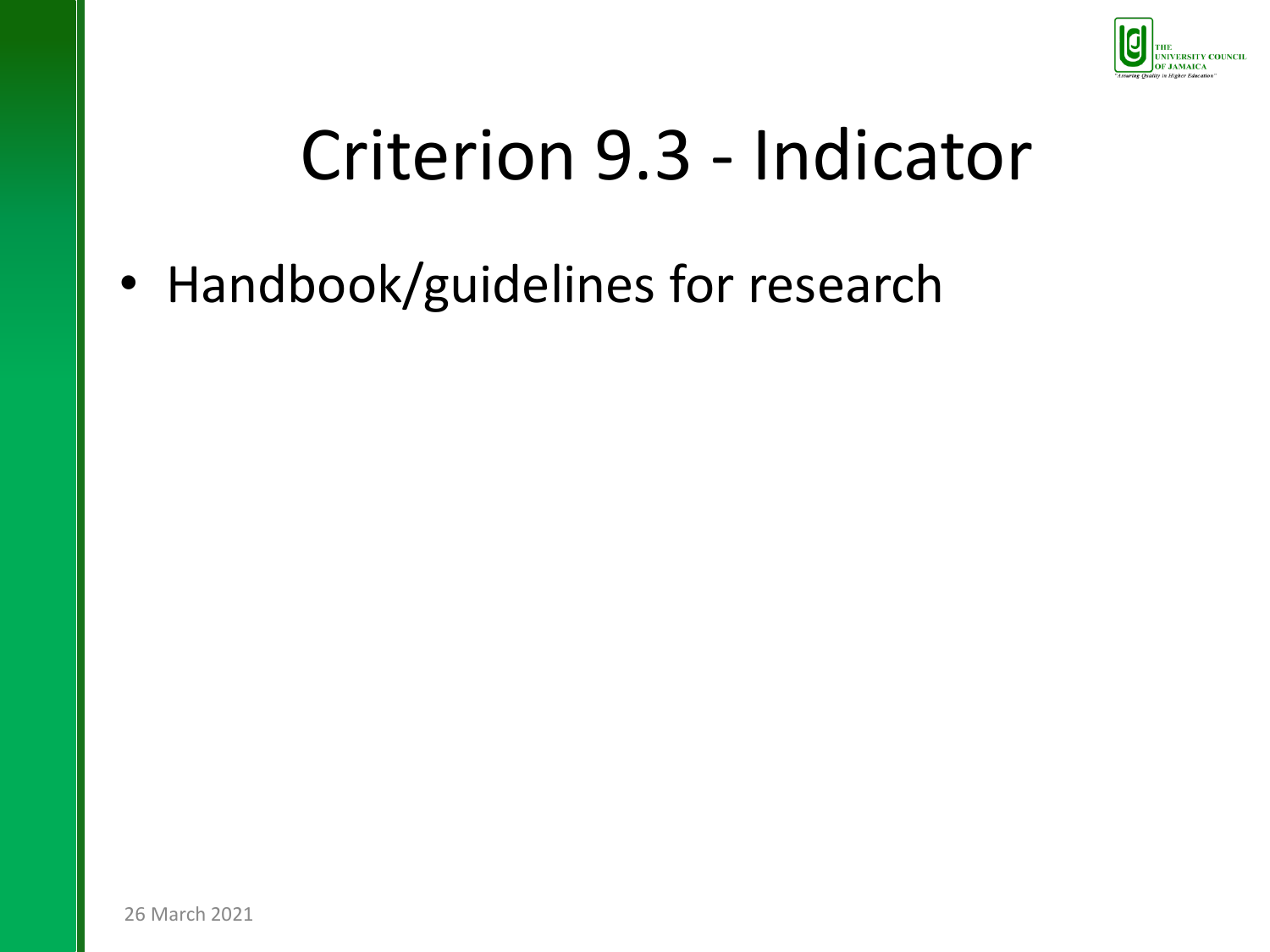9.4.2 Reviews and analyses of data on learner profiles, needs and expectations, are conducted.

9.4.1 A learner data base is maintained and staff members have access to and are able to collect and analyse learner data to assist them in planning and maintaining quality teaching and learning.

> 9.4.5 Mechanisms exist for learners to provide feedback which is sued for programme improvement.

**9.4 The institution collects and maintains information and data from formal and informal sources, to inform policy and strategies relating to the teaching and learning environment.**

9.4.3 Research data inform the review of courses and programmes, course materials and assessment.

> 9.4.4 Learners are encouraged to participate in the formulation of policy in relating to learner support.

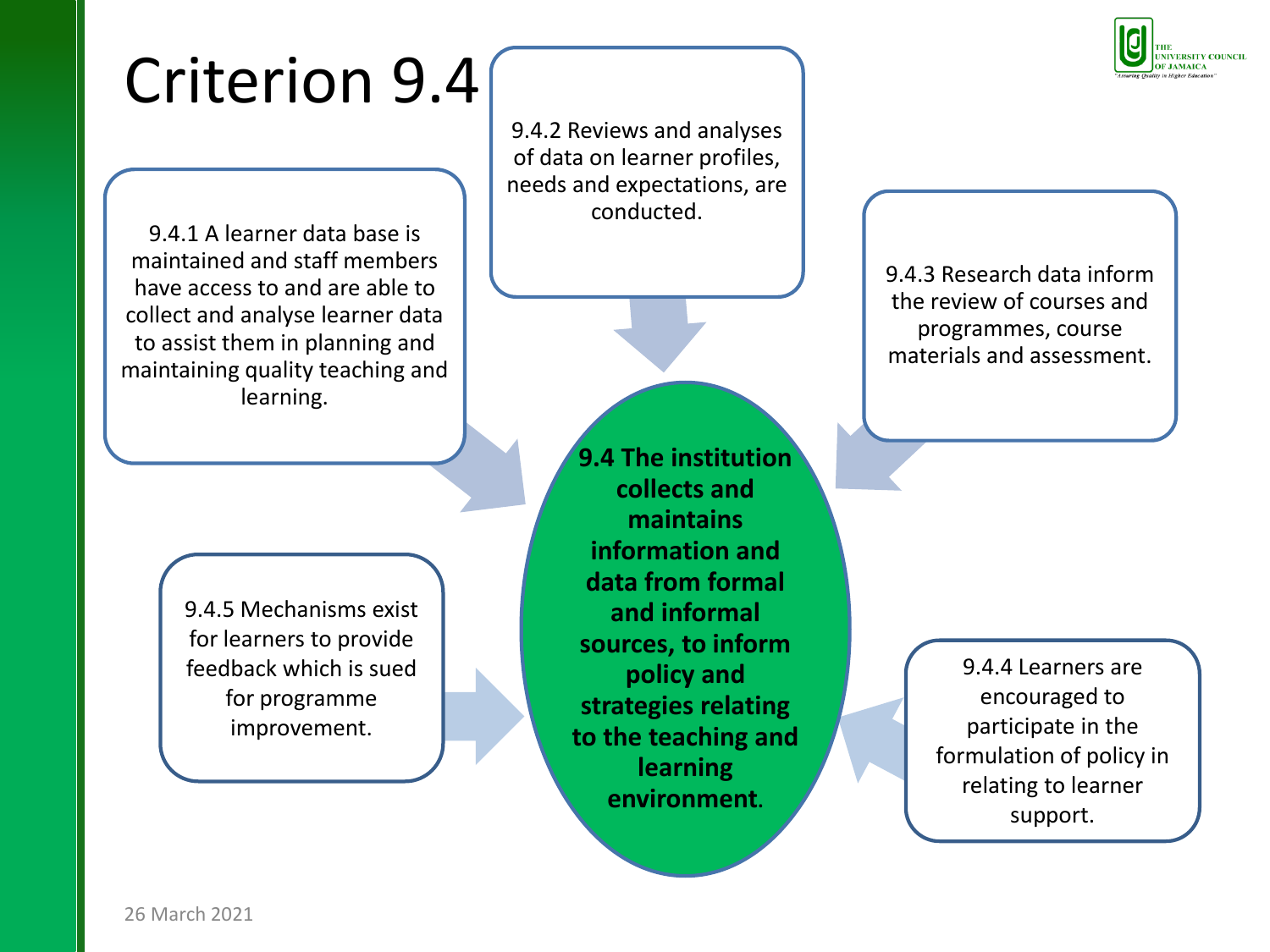

# Criterion 9.4 - Indicators

- Student database exist and can be scrutinized. Protocols regarding access are developed and documented.
- Minutes of relevant meetings (at the unit/department/school/faculty and organizational (e.g. university) level indicate use of the available data in planning, curriculum review and assessment.
- Learners are represented on policy and decision making bodies.
- Learners complete evaluation forms which are used in programme and course review.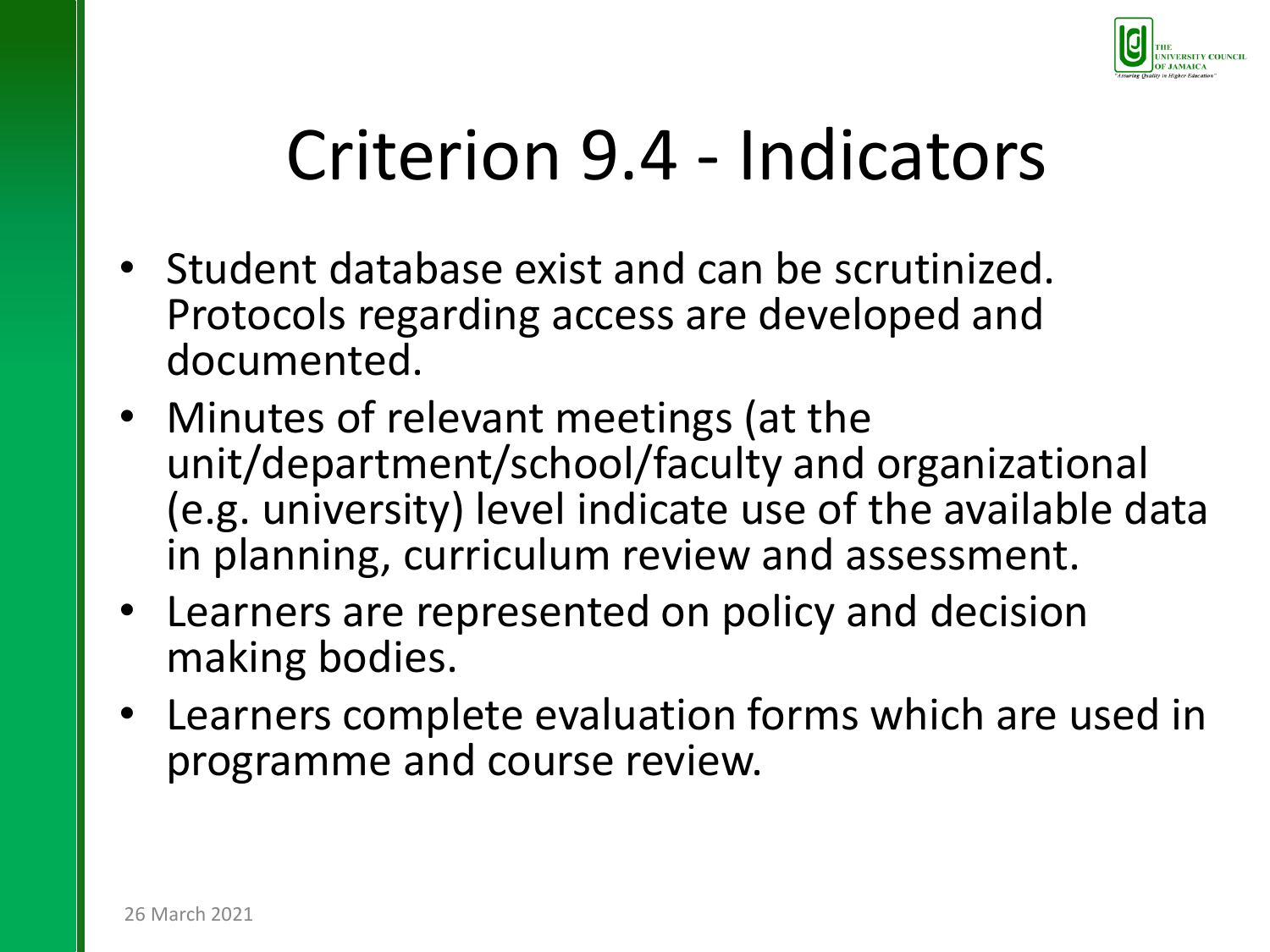

**9.5.1 The institution engages in consultancy services for the community, industry and other stakeholders.**

9.5.1 A Consultancy Committee sets guidelines for the involvement of staff in consultancy, and monitors this involvement.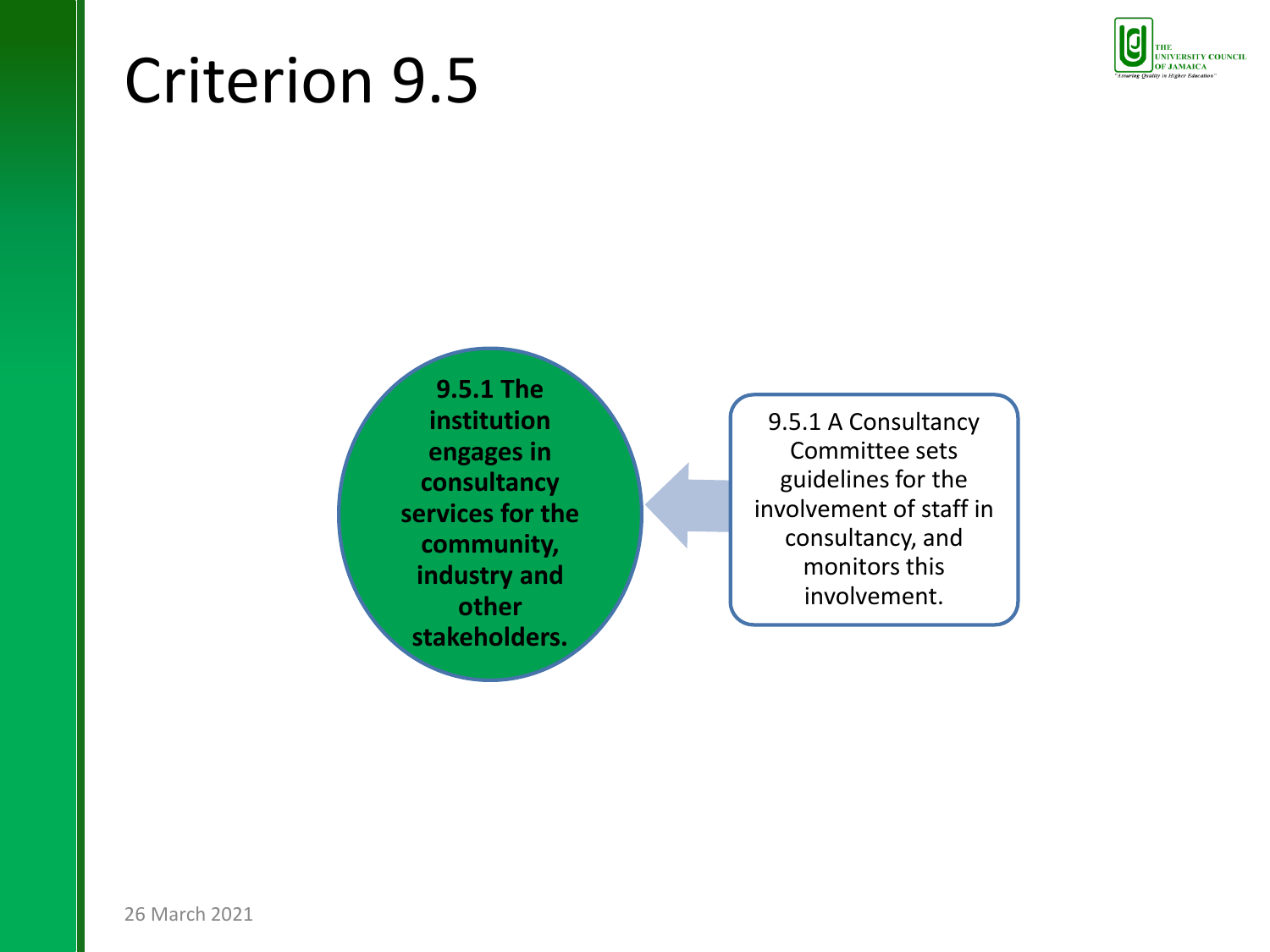

# Criterion 9.5 - Indicators

- Minutes of the Consultancy Committee meeting (reflecting appropriate practices).
- Reports (examples of research in the community).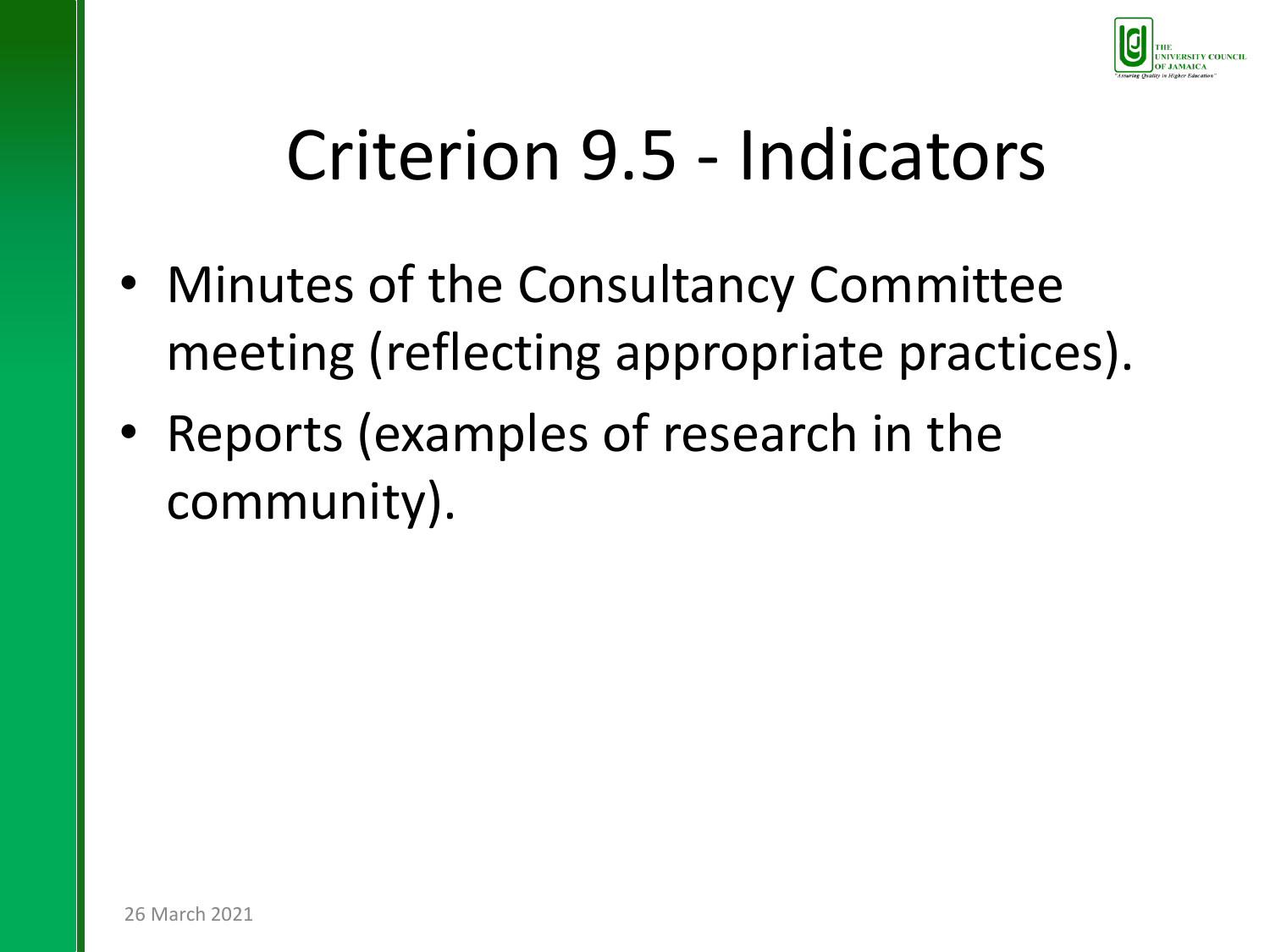

**9.6 The institution conducts research to measure and advise on recommendations for improvements in:** 

**(a) efficiency of operations and services**

> **(b) achievement of stated goals and objectives.**

9.6.1 Systems are in place to conduct institutional research geared towards producing data to enhance the operations of the institution and to ensure the attainment of objectives.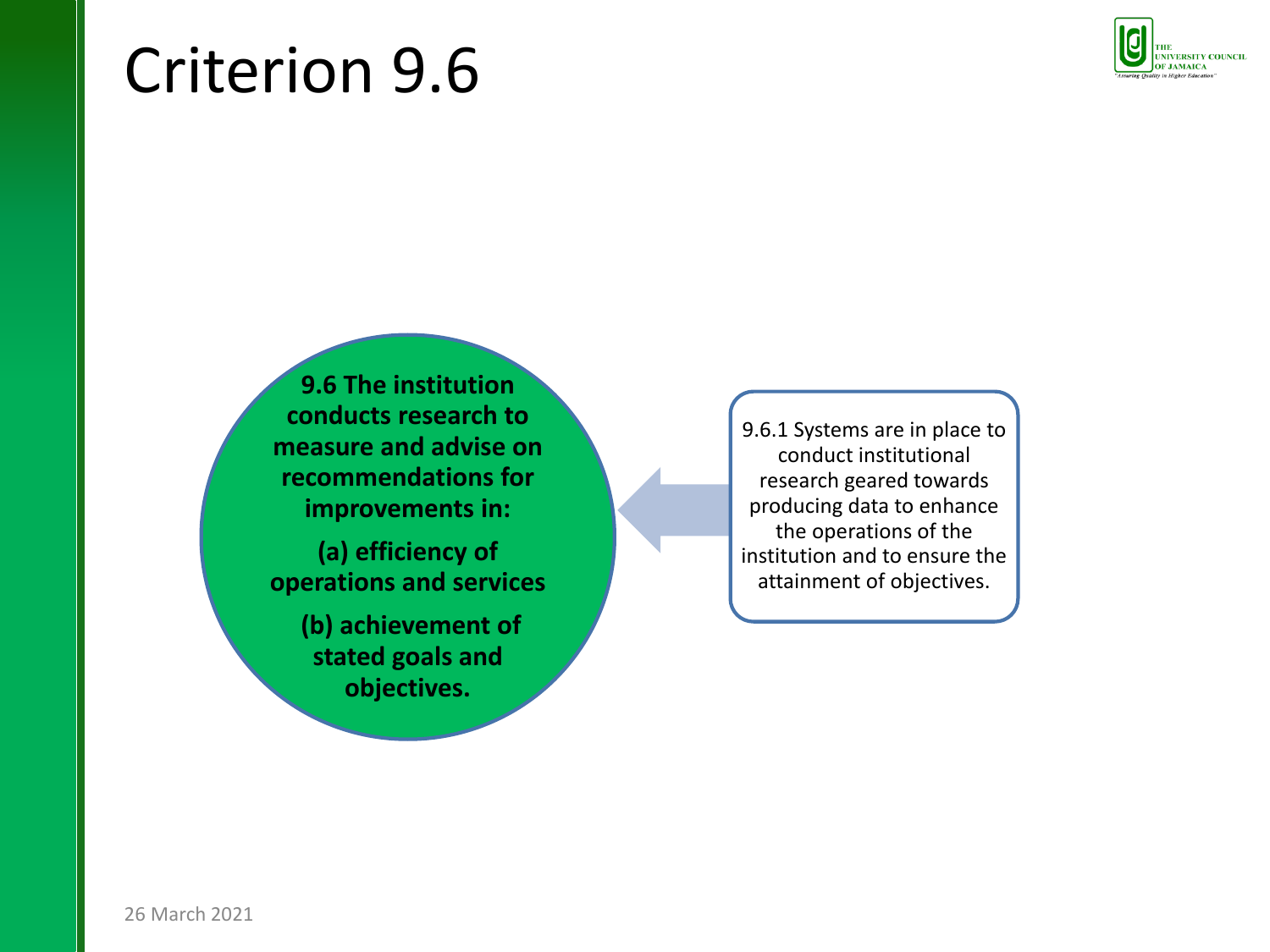

### Criterion 9.6 - Indicators

• Reports of institutional research, information on how research is used.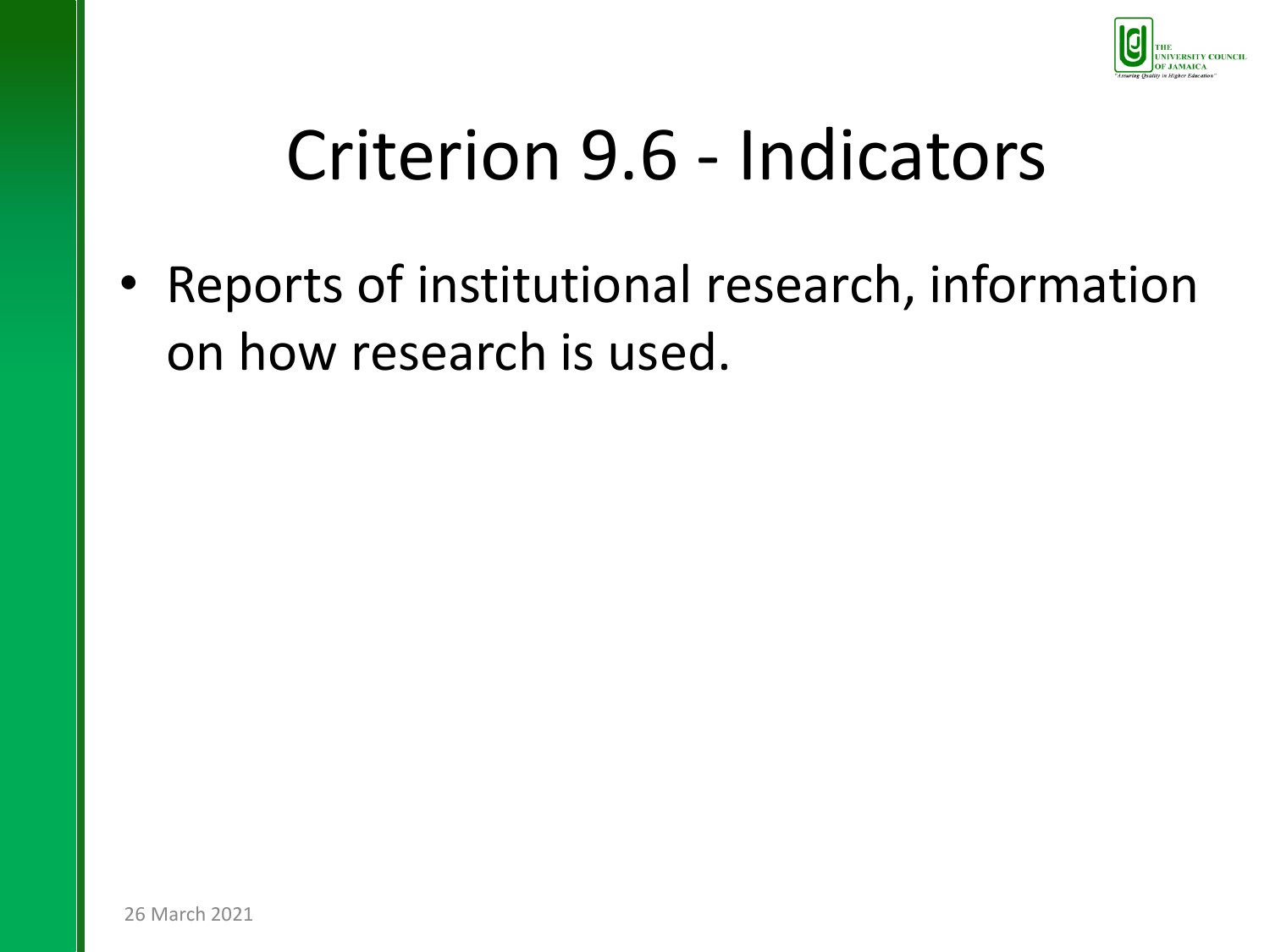

### Breakout Room Activity

- Discuss the assigned criterion with a view to answering the following question:
	- What gap/s if any exist in the criterion as presented?
	- What implication/s does this gap have for revising Criterion 9 in the UCJ Standards for Distance Education?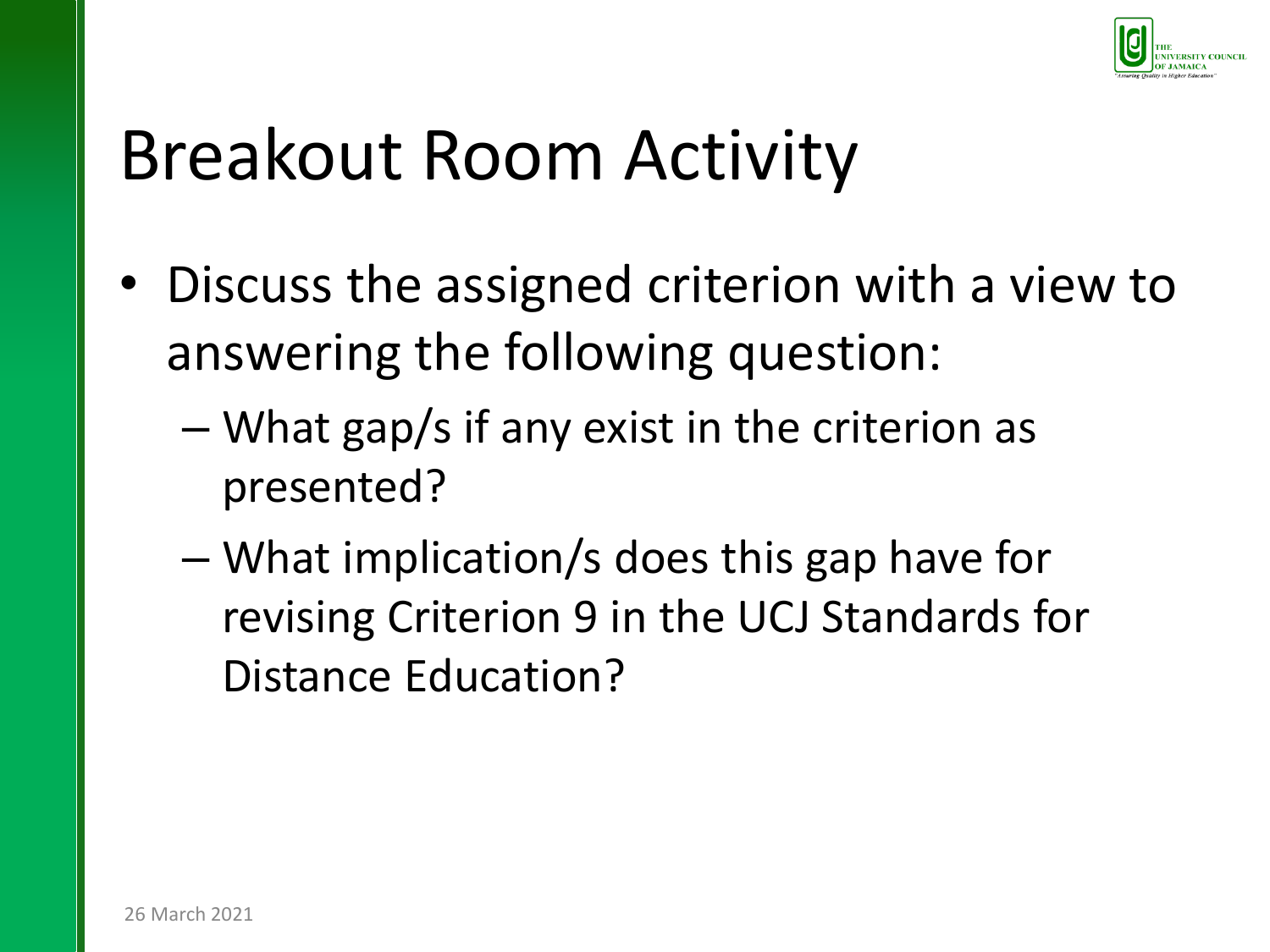

# Breakout Room Debrief

• Each group will report the outcome of their dialogue in the main room.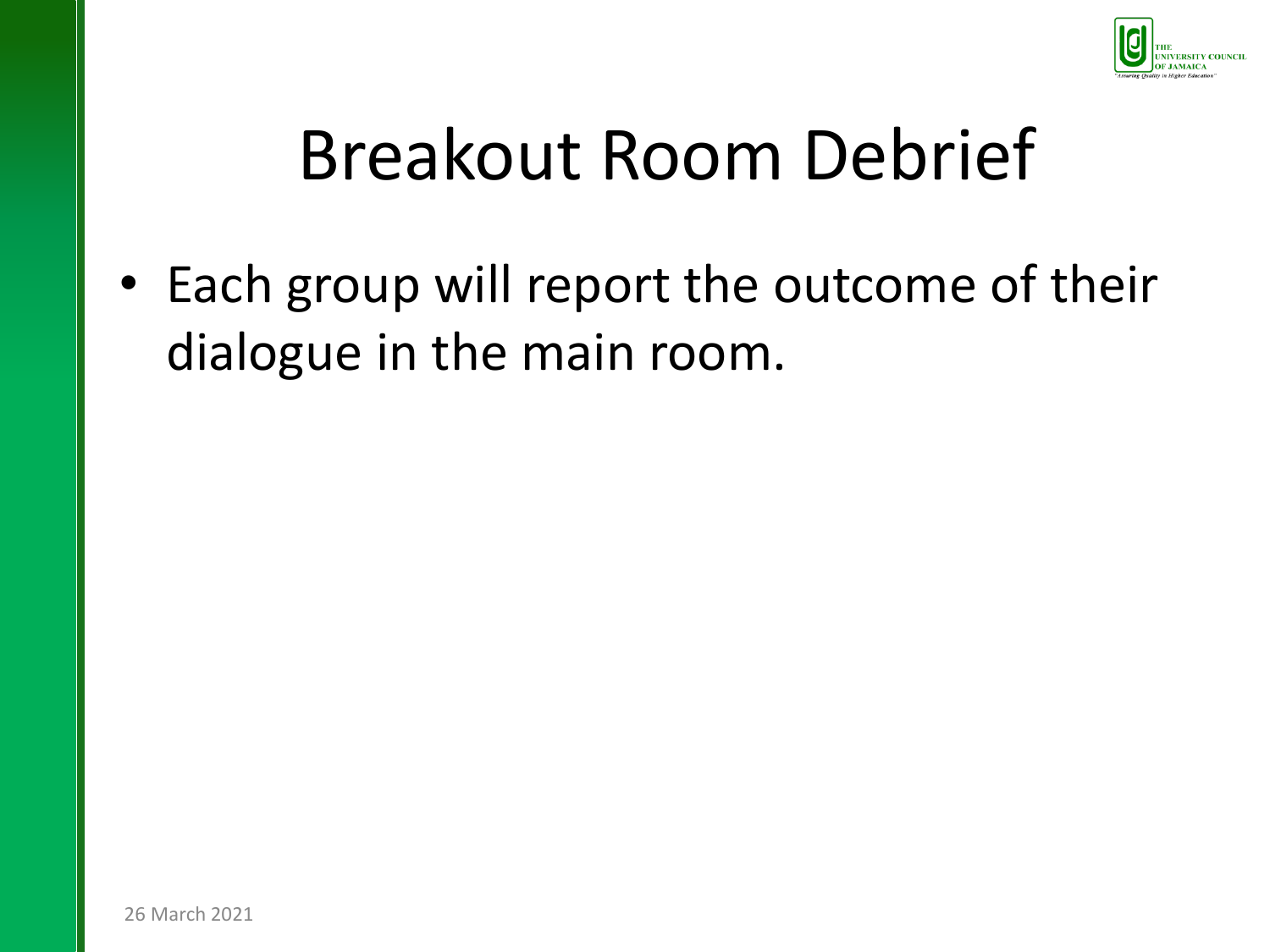

# What next?

• Summary and session wrap up.